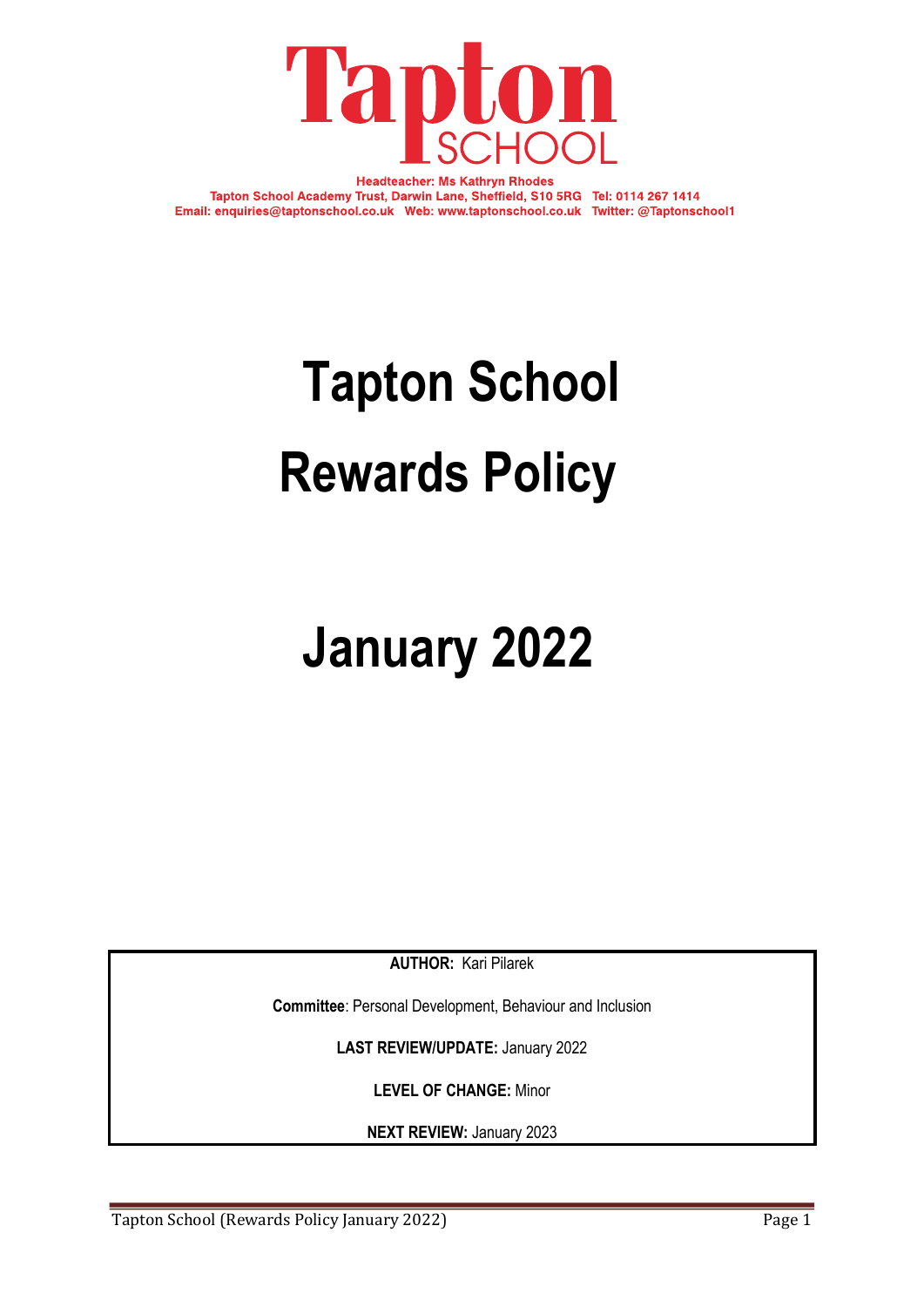# **Rewards Statement**

Tapton School has a system of rewards which aims to motivate and encourage students, nurturing a culture of positive achievement and behaviour. We believe that it is important to reward young people for their achievements, both in terms of academic progress and success in other areas of school life. An important aspect of the ethos of the school is that the achievements and successes of students of all ability levels and in all year groups can benefit from the rewards process and are given due worth. This helps to build upon individual selfconfidence and self-esteem and leads to further personal development.

Tapton School gives a high priority to recognising and rewarding success and involving students and parents in 'achieving excellence'. We recognise that parents have a vital role to play in promoting a positive attitude to school and, together with the school, celebrating achievement at all levels and in all areas of school life.

# **Rewards**

A range of rewards exist at Tapton including:

- Verbal praise
- Comments on work
- Merits electronically on Bromcom which are available for parents and carers to view on MCAS.
- Certificates for competitions
- Sending students to Subject Leaders, Year Leaders or the Leadership Team for praise and recognition
- Postcard/letter sent home
- Positive phone call home
- Public display of work
- Acknowledgement through half termly Year Leader Celebration assembly
- Acknowledgement and celebration through Weekly Bulletins
- Learner of the term
- Headteacher weekly rewards
- Attendance rewards
- Each department may have their own process in which they reward students, this could be seen through student books with praise via stamps or stickers to celebrate written achievements.

# **Guidelines for Staff**

'All Tapton staff work to provide an encouraging, safe and disciplined learning environment which will enable individual success and achievement. It is important to strike the right balance between rewards and sanctions; Tapton staff will reward consistently good behaviour, kindness and improved behaviour as well as progress and achievements. By creating a positive and rewarding ethos we hope to encourage all students to strive for praise. The school rewards policy therefore supports the school behaviour policy by acknowledging positive behaviour in all its forms.

#### **The following points are key features of Tapton Schools Reward Policy**:

- The most powerful positive reinforcement of all is praise and encouragement in the classroom itself, lesson by lesson, by the teacher. This will be used as much as possible either verbal praise in class or as part of written feedback.
- Teachers will always look to praise students for making good choices.
- Teachers will reward students who routinely do the right things, such as wearing the correct uniform and bringing the correct equipment to school.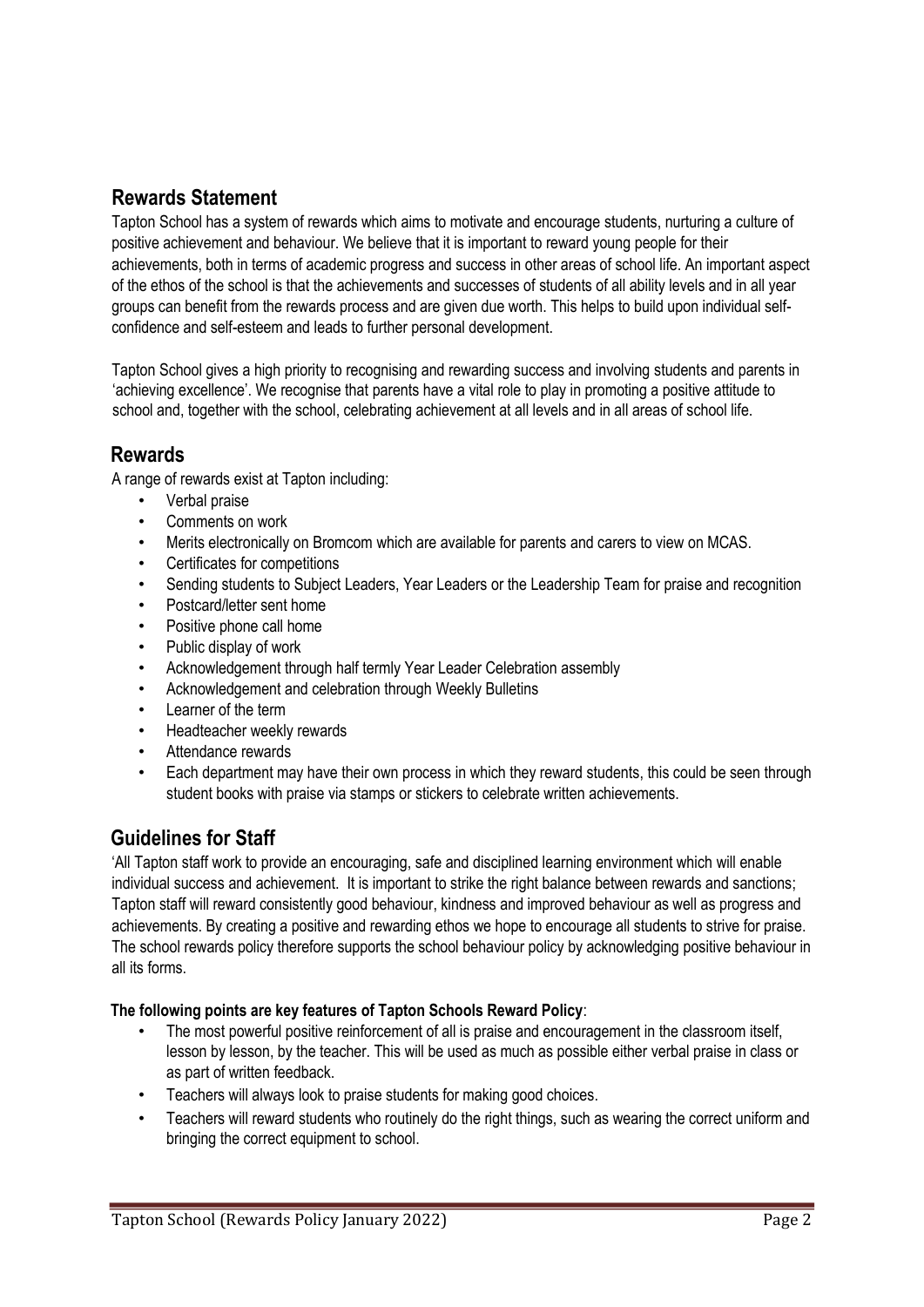- Rewards will be given across all areas of school so they are accessible to all students both in and outside of the classroom.
- We will promote a culture of praise and encourage good and improved behaviour.
- Ultimately Tapton celebrates achievement and it is normal for students to work hard, be kind and follow the rules – these behaviours will be routinely rewarded.

### **Merits**

**Merits form the backbone of our rewards system and can be given by any member of staff**. Merits are given to students by teachers, teaching assistants or any member of staff at Tapton school. They are logged straight onto Bromcom. On a weekly basis, each form tutor (Year 7-13) is provided with a list of the overall merits received by students in their forms, they discuss with the students.

#### **Merits are awarded to recognise and celebrate positive behaviour, conduct and work that exceeds expectations.**

## **Postcard and letters**

Awarded and written by staff for personal recognition of effort and/or achievement, these post cards are sent home to parents and carers.

# **Form Tutors**

On a weekly basis Form Tutors receive a list of the merits for each student in their form group. Form Tutors discuss and celebrate these with their tutees to further recognise achievements.

# **Guidelines for Parents and Carers**

Parents can support the schools positive approach to rewarding success by:

- Supporting all the school's policies, particularly the Home School Agreement.
- Engaging with MCAS to see merits and behaviour points use these as discussion points at home
- Ensuring regular and punctual attendance is maintained throughout school
- Ensuring their child wears the correct uniform
- Ensuring their child arrives to school with the correct equipment
- Attending events aimed at celebrating individual success
- Insisting upon high standards in all aspects of school life such as the completion of homework.
- Attending the annual parents' evening

# **Guidelines for Students**

Students are expected to adopt a positive approach to the achievement of success whilst supporting the rules of the school and behaving in a polite and responsible manner towards all adults. These expectations are outlined in the Student Code of Conduct. Students will be rewarded for:

- Attending school regularly, in correct uniform and on time.
- Bringing the correct equipment to school.
- Meeting deadlines for the completion of all schoolwork and homework.
- Complete all work to the best of their ability
- Getting involved in extra-curricular activities